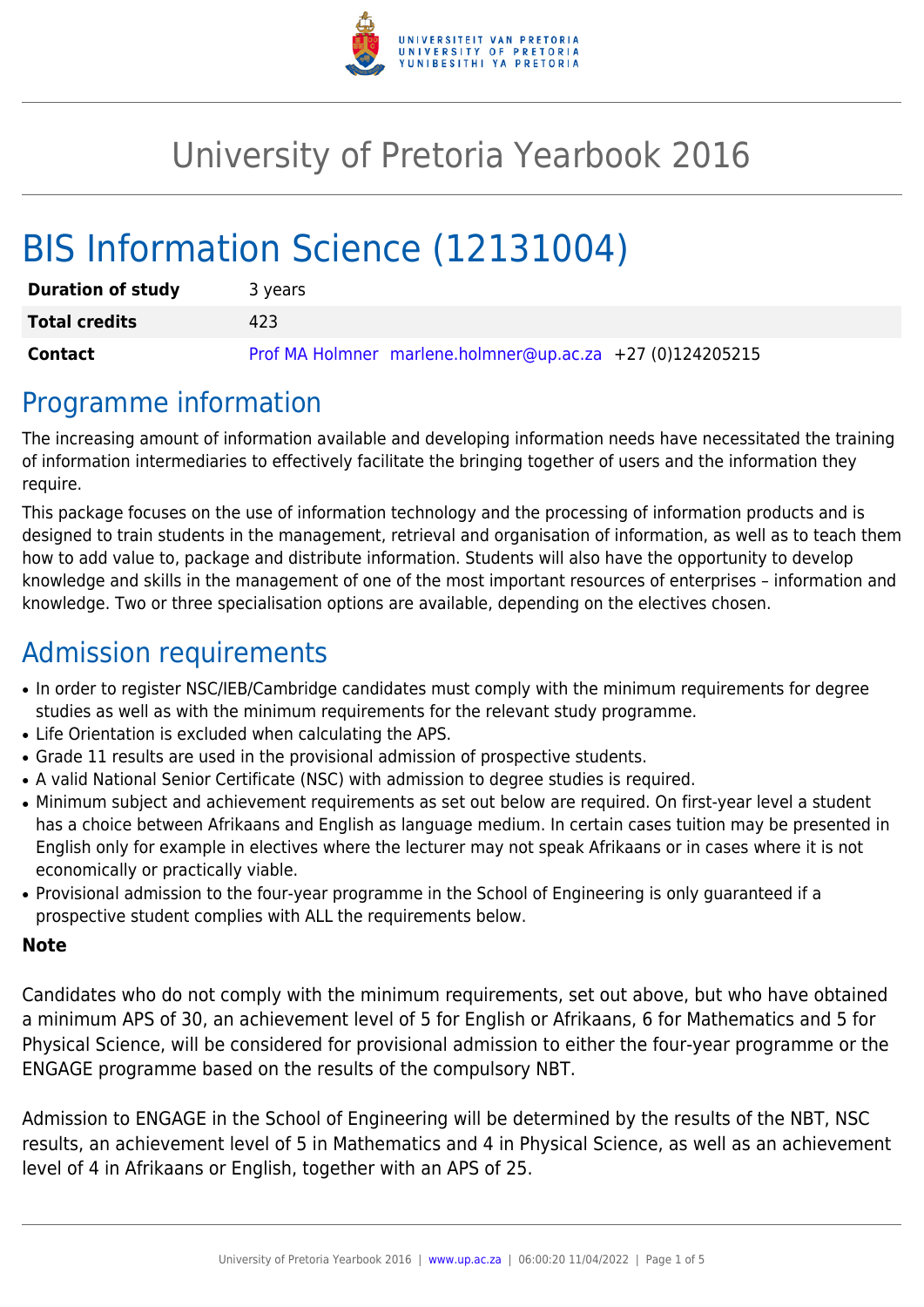

Students may apply directly to be considered for the ENGAGE programme.

| Minimum requirements for 2016 |   |                                 |   |                                                      |  |
|-------------------------------|---|---------------------------------|---|------------------------------------------------------|--|
| Achievement level             |   |                                 |   |                                                      |  |
| Afrikaans or English<br>APS   |   |                                 |   |                                                      |  |
|                               |   | NSC/IEB HIGCSE AS-Level A-Level |   |                                                      |  |
|                               | 3 | D                               | D | 28<br>$(25-27)$<br>admission<br>based on the<br>NBT) |  |

Should a candidate obtain an APS of 25 to 27 consideration for admission will be based on the results of the NBT provided the quotas regarding student numbers have not been reached. If informatics is selected at first-year level an achievement level of 5 is required in Mathematics.

# Other programme-specific information

Because credits are not calculated in the same way in all faculties, students should ensure note that the total number of credits required for this package is at least 415-458 depending on the choice of elective modules (as required for Group A, B or C).

#### **Please Note:**

Because credits are not calculated in the same way in all faculties, students should take note that the total number of credits required for Group A is at least 70 and 90 for Groups B and C.

1. A candidate who has obtained at least 4 (50-59%) in Mathematics in the Grade 12 examination, or at least 50% in both WTW 133 and WTW 143 will be admitted to Informatics 112;

2. A candidate who has obtained at least 5 (60-69%) in Mathematics, or has passed WTW 133 and WTW 143, will be admitted to Informatics, 154, 164 and 171.

3. Prerequisite for INF is at least level 5 (60-69%) in Mathematics in the Grade 12 examination or WTW 101 or (WTW 133 and WTW 143) as well as the module prerequisites.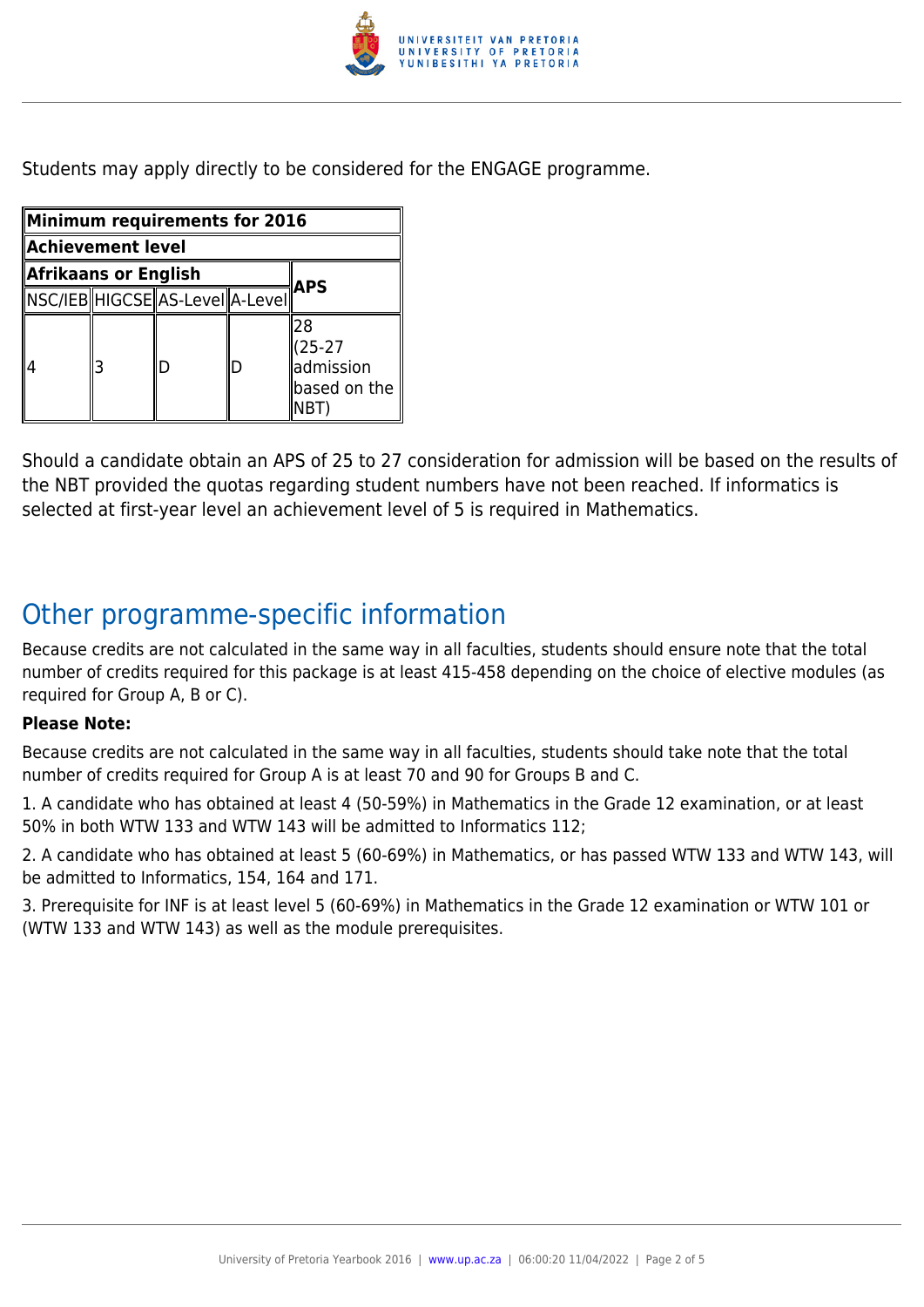

# Curriculum: Year 1

#### **Minimum credits: 110**

## **Fundamental modules**

[Academic information management 101](https://www.up.ac.za/yearbooks/2016/modules/view/AIM 101) (AIM 101) - Credits: 6.00 [Academic literacy for Information Technology 121](https://www.up.ac.za/yearbooks/2016/modules/view/ALL 121) (ALL 121) - Credits: 6.00 [Academic orientation 112](https://www.up.ac.za/yearbooks/2016/modules/view/UPO 112) (UPO 112) - Credits: 0.00

## **Core modules**

[Information science 110](https://www.up.ac.za/yearbooks/2016/modules/view/INL 110) (INL 110) - Credits: 12.00 [Information science 120](https://www.up.ac.za/yearbooks/2016/modules/view/INL 120) (INL 120) - Credits: 12.00 [Information science 130](https://www.up.ac.za/yearbooks/2016/modules/view/INL 130) (INL 130) - Credits: 12.00 [Information science 140](https://www.up.ac.za/yearbooks/2016/modules/view/INL 140) (INL 140) - Credits: 12.00 [Business management 114](https://www.up.ac.za/yearbooks/2016/modules/view/OBS 114) (OBS 114) - Credits: 10.00 [Business management 124](https://www.up.ac.za/yearbooks/2016/modules/view/OBS 124) (OBS 124) - Credits: 10.00

## **Elective modules**

[Industrial and organisational psychology 110](https://www.up.ac.za/yearbooks/2016/modules/view/BDO 110) (BDO 110) - Credits: 10.00 [Industrial and organisational psychology 120](https://www.up.ac.za/yearbooks/2016/modules/view/BDO 120) (BDO 120) - Credits: 10.00 [Principles of marketing management 110](https://www.up.ac.za/yearbooks/2016/modules/view/BEM 110) (BEM 110) - Credits: 10.00 [Informatics 112](https://www.up.ac.za/yearbooks/2016/modules/view/INF 112) (INF 112) - Credits: 10.00 [Informatics 154](https://www.up.ac.za/yearbooks/2016/modules/view/INF 154) (INF 154) - Credits: 10.00 [Informatics 164](https://www.up.ac.za/yearbooks/2016/modules/view/INF 164) (INF 164) - Credits: 10.00 [Communication management 181](https://www.up.ac.za/yearbooks/2016/modules/view/KOB 181) (KOB 181) - Credits: 5.00 [Communication management 182](https://www.up.ac.za/yearbooks/2016/modules/view/KOB 182) (KOB 182) - Credits: 5.00 [Communication management 183](https://www.up.ac.za/yearbooks/2016/modules/view/KOB 183) (KOB 183) - Credits: 5.00 [Communication management 184](https://www.up.ac.za/yearbooks/2016/modules/view/KOB 184) (KOB 184) - Credits: 5.00 [Criminology 110](https://www.up.ac.za/yearbooks/2016/modules/view/KRM 110) (KRM 110) - Credits: 12.00 [Criminology 120](https://www.up.ac.za/yearbooks/2016/modules/view/KRM 120) (KRM 120) - Credits: 12.00 [Politics 111](https://www.up.ac.za/yearbooks/2016/modules/view/PTO 111) (PTO 111) - Credits: 12.00 [Politics 120](https://www.up.ac.za/yearbooks/2016/modules/view/PTO 120) (PTO 120) - Credits: 12.00 [Psychology 110](https://www.up.ac.za/yearbooks/2016/modules/view/SLK 110) (SLK 110) - Credits: 12.00 [Psychology 120](https://www.up.ac.za/yearbooks/2016/modules/view/SLK 120) (SLK 120) - Credits: 12.00 [Public administration 112](https://www.up.ac.za/yearbooks/2016/modules/view/PAD 112) (PAD 112) - Credits: 10.00 [Public administration 122](https://www.up.ac.za/yearbooks/2016/modules/view/PAD 122) (PAD 122) - Credits: 10.00 [Marketing applications 122](https://www.up.ac.za/yearbooks/2016/modules/view/BEM 122) (BEM 122) - Credits: 10.00 [Informatics 171](https://www.up.ac.za/yearbooks/2016/modules/view/INF 171) (INF 171) - Credits: 20.00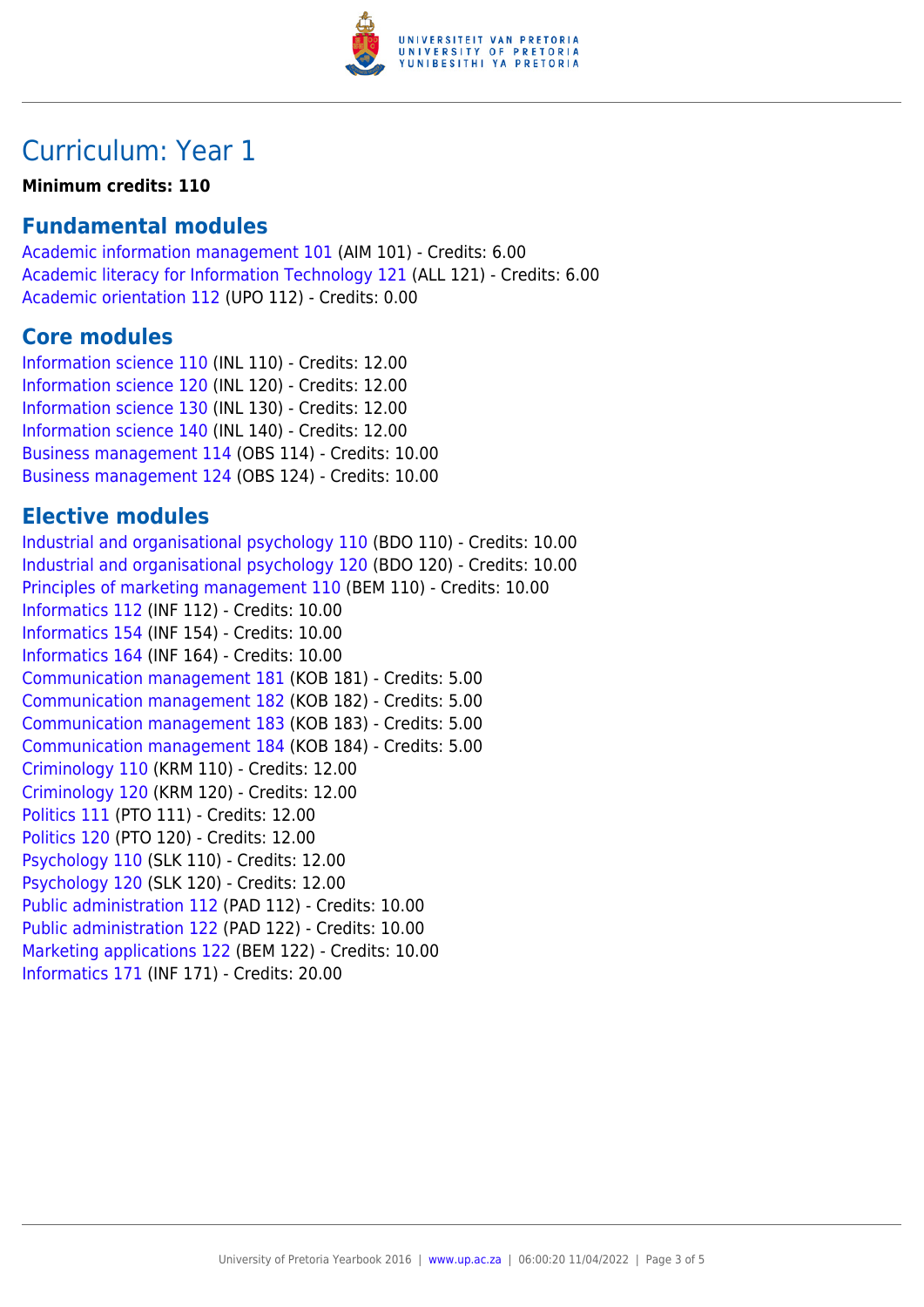

## Curriculum: Year 2

#### **Minimum credits: 160**

## **Core modules**

[Information science 210](https://www.up.ac.za/yearbooks/2016/modules/view/INL 210) (INL 210) - Credits: 20.00 [Information science 220](https://www.up.ac.za/yearbooks/2016/modules/view/INL 220) (INL 220) - Credits: 20.00 [Information science 240](https://www.up.ac.za/yearbooks/2016/modules/view/INL 240) (INL 240) - Credits: 20.00 [Community-based project 202](https://www.up.ac.za/yearbooks/2016/modules/view/JCP 202) (JCP 202) - Credits: 8.00 [Communication management 210](https://www.up.ac.za/yearbooks/2016/modules/view/KOB 210) (KOB 210) - Credits: 16.00 [Communication management 220](https://www.up.ac.za/yearbooks/2016/modules/view/KOB 220) (KOB 220) - Credits: 16.00 [Business management 210](https://www.up.ac.za/yearbooks/2016/modules/view/OBS 210) (OBS 210) - Credits: 16.00 [Business management 220](https://www.up.ac.za/yearbooks/2016/modules/view/OBS 220) (OBS 220) - Credits: 16.00

## **Elective modules**

[Informatics 214](https://www.up.ac.za/yearbooks/2016/modules/view/INF 214) (INF 214) - Credits: 14.00 [Informatics 225](https://www.up.ac.za/yearbooks/2016/modules/view/INF 225) (INF 225) - Credits: 14.00 [Informatics 261](https://www.up.ac.za/yearbooks/2016/modules/view/INF 261) (INF 261) - Credits: 7.00 [Informatics 271](https://www.up.ac.za/yearbooks/2016/modules/view/INF 271) (INF 271) - Credits: 14.00 [Informatics 272](https://www.up.ac.za/yearbooks/2016/modules/view/INF 272) (INF 272) - Credits: 14.00 [Information science 230](https://www.up.ac.za/yearbooks/2016/modules/view/INL 230) (INL 230) - Credits: 20.00 [Information science 260](https://www.up.ac.za/yearbooks/2016/modules/view/INL 260) (INL 260) - Credits: 20.00 [Information science 270](https://www.up.ac.za/yearbooks/2016/modules/view/INL 270) (INL 270) - Credits: 20.00